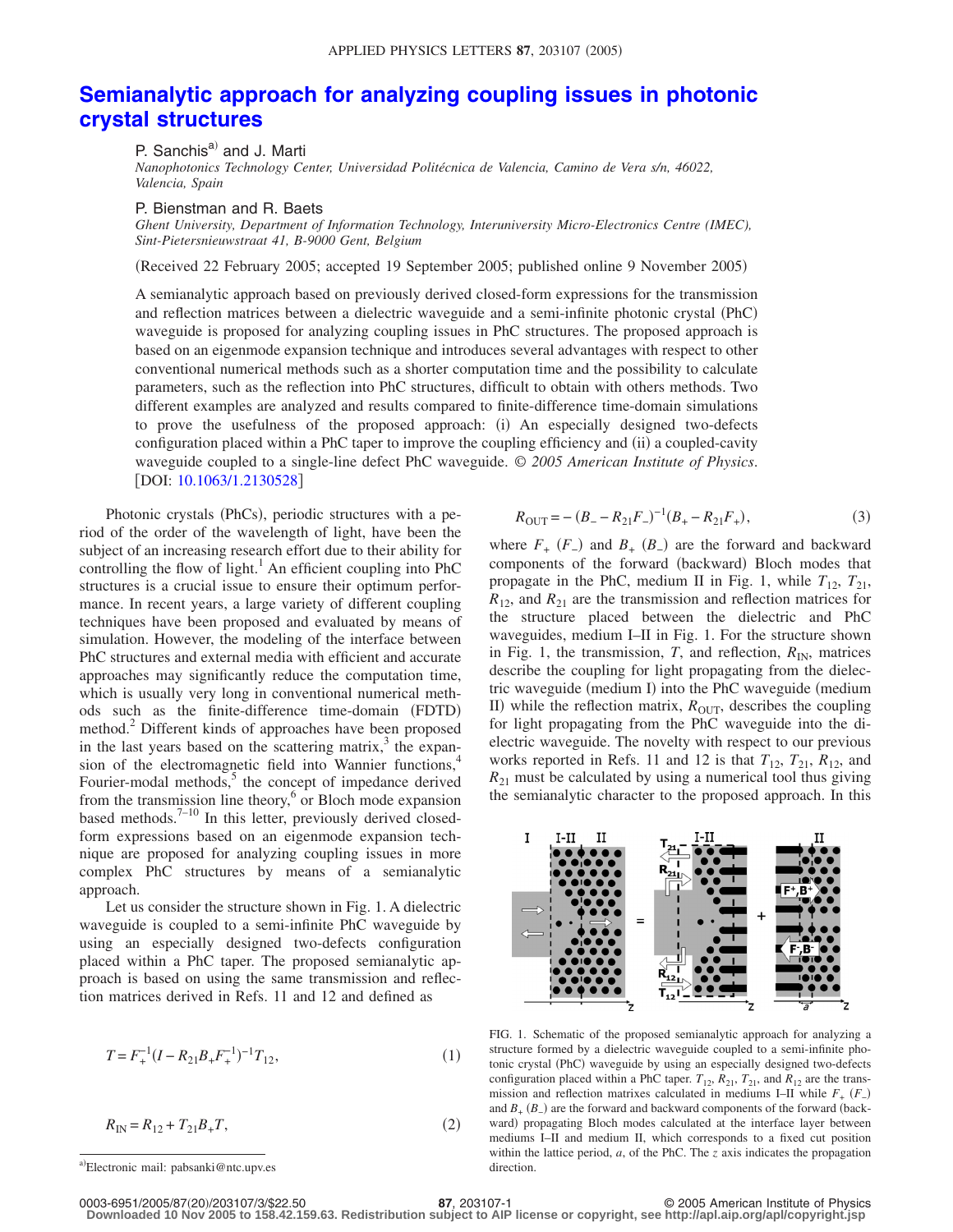case, a frequency-domain model based on a vectorial eigenmode expansion technique, known as CAMFR, has been used.<sup>13</sup> The forward and backward components of the Bloch modes are calculated at the interface layer between mediums I–II and medium II, which corresponds to a fixed cut position within the lattice period of the PhC, as depicted in Fig. 1. The forward propagating Bloch modes are distinguished from the backward propagating Bloch modes by looking at the power flux for the guided modes and at the imaginary part of the wave vector for the evanescent modes.

The structure shown in Fig. 1 have been first analyzed by considering a 3  $\mu$ m-wide dielectric waveguide of silica  $(n=1.45)$  surrounded by an air cladding and a PhC formed by a two-dimensional triangular lattice of dielectric rods of silicon  $(n=3.45)$  embedded in silica. The radius of the rods is  $R=0.2a$  where *a* is the lattice constant. This structure was previously analyzed by means of FDTD simulations in Ref. 14. It was shown that the transmission may significantly improve by properly setting a number of localized defects within the PhC taper. A two-defects configuration was designed following a heuristic approach based on firstly deciding the number and relative positions in the *z* axis of the defects placed within the PhC taper and then optimizing the radius of each defect. However, the proposed semianalytic approach allows a more accurate design by calculating all the possible solutions in terms of the radius and relative position of the defects. Figure  $2(a)$  shows the transmission efficiency at the normalized frequency of  $0.3(a/\lambda)$  as a function of the defect radius normalized to the rod radius,  $r_{\text{def}}/R$ , and of the relative position in the *z* axis normalized to the lattice constant,  $z_{\text{def}}/a$ . It can be seen that there is a dominant maximum of 79% for a radius of  $r_{\text{def}} = 1.03R$  and at a position of  $z_{\text{def}}$ = 0.63*a*. This gives the true optimum position for a single defect. However, the transmission can be further improved by introducing an additional defect. The parameters of the defect are also designed by calculating the transmission map, which is shown in Fig. 2(b), but considering that the previous defect is located within the PhC taper. The transmission efficiency is improved up to 87% when the additional defect of a radius of  $r_{\text{def}} = 0.34R$  is placed at  $z_{\text{def}} = 1.63a$ . This efficiency is slightly higher than the one obtained in Ref. 14 as the parameters of the two-defects configuration are also somewhat different.

The previous analysis has been made possible because the computation time needed to calculate the maps shown in Fig. 2 is rather short by using the semianalytic method with respect to FDTD simulations. Notice that the total number of possible solutions is  $N = (2a/\Delta z) \cdot (2R/\Delta r)$ , where  $\Delta z$  and  $\Delta r$ are the steps related to the position and radius of the defect, respectively. Thus, for steps values of  $\Delta z = 0.1a$  and  $\Delta r$  $= 0.1R$ , the total number of solutions is 400. Figure 3 shows the transmission spectra for the PhC taper with and without the optimized two-defects configuration. Semianalytic results are compared with FDTD simulations showing a very good agreement. Furthermore, it can be seen that the transmission is significantly improved when the two-defects configuration is placed within the PhC taper.

The proposed approach can also be used to analyze the transmission and reflection properties of more complex structures such as a coupled-cavity waveguide (CCW) coupled to a conventional single line defect PhC waveguide. The PhC parameters are the same as those previously used for the structure shown in Fig. 1. In this case, we are inter-



FIG. 2. (Color online) (a) Transmission efficiency as a function of the defect radius normalized to the rod radius of the photonic crystal,  $r_{\text{def}}/R$ , and of the relative position in the *z* axis within the PhC taper normalized to the lattice constant,  $z_{\text{def}}/a$ . (b) Transmission efficiency map of an additional single defect considering that a defect of radius  $r=1.03R$  is placed at  $z=0.63a$ within the PhC taper.

ested in calculating the reflection into the CCW when light propagates from the CCW into the PhC waveguide. In principle, both the CCW and the single line defect PhC waveguide are periodic so the proposed semianalytic approach



FIG. 3. Transmission efficiency as a function of the normalized frequency for the structure shown in Fig. 1 and considering the PhC taper with and without the optimized two-defects configuration. Semianalytic results are compared with FDTD simulations.

**Downloaded 10 Nov 2005 to 158.42.159.63. Redistribution subject to AIP license or copyright, see http://apl.aip.org/apl/copyright.jsp**